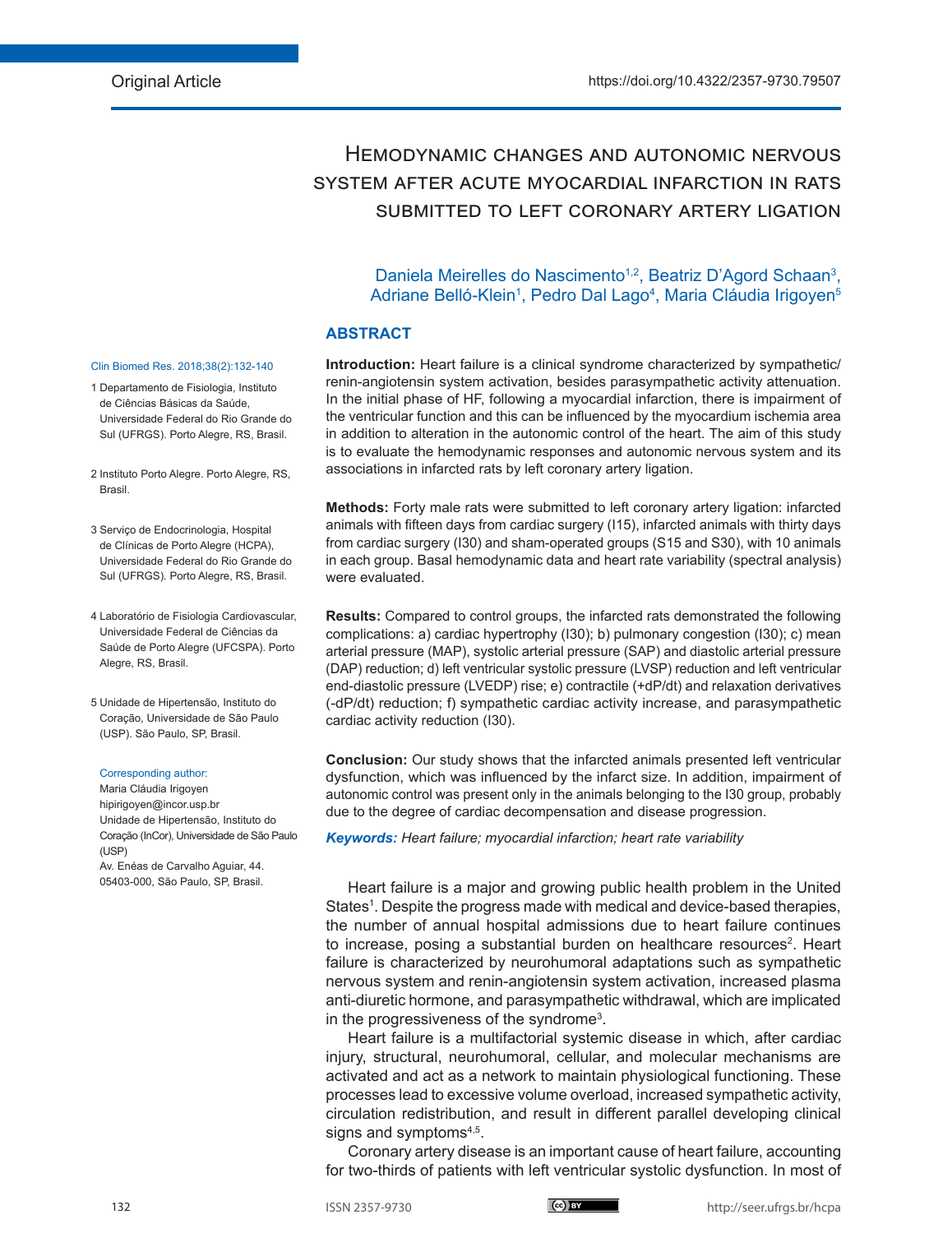these cases, it is a consequence of a myocardial infarction (MI), a situation that marks the exact moment of the myocardium damage<sup>6-8</sup>. Although there is no animal model that can mimic entirely the pattern of human heart failure, the most commonly used animal model to study this condition is the complete coronary occlusion by ligation<sup>9</sup>.

The interactions between the heart and the autonomic nervous system (ANS) have been known for several decades. The ANS has two primary components: the sympathetic and parasympathetic systems. The sympathetic nervous system (SNS) is the cardio-stimulatory pathway, which increases heart rate and force of contraction, while the parasympathetic nervous system (PNS) is the cardio-inhibitory pathway and acts through reducing the heart rate, blood pressure, and contractility<sup>10</sup>. The importance of slowing down heart failure progressiveness brought interest in the comprehension of pathophysiologic mechanisms responsible for the imbalance between sympathetic and parasympathetic systems in this syndrome<sup>11</sup>. In a heart that becomes insufficient, as angiotensin II and norepinephrine increase, the inhibitory input from the baroreceptor afferent vessels decreases while the excitatory input increases, resulting in a sympathetic and parasympathetic tonus imbalance<sup>3</sup>. Data from animal and human studies show that the parasympathetic activity is attenuated in heart failure. Defective cardiac parasympathetic control in patients with heart disease and augmentation of the sympathetic activity appears to be related to the parasympathetic withdrawal. In addition, the cardiac parasympathetic tonus has an inhibitory effect upon sympathetic activity<sup>12</sup>.

Experimental evidence for an association between pathological conditions, such as acute MI and heart failure, and signs of increased sympathetic or reduced vagal activity has aroused interest in the development of quantitative markers of autonomic activity<sup>13</sup>. The heart rate variability (HRV) is one of the techniques used in its evaluation, which describes the oscillations in the interval between consecutive heart beats (RR interval), as well as the oscillations between consecutive instantaneous heart rates. Higher HRV is a signal of good adaptation and characterizes a healthy person with efficient autonomic mechanisms, while lower HRV is frequently an indicator of abnormal and insufficient adaptation of the ANS, provoking a poor physiological function<sup>14</sup>.

We hypothesized that acute MI, early and late, leads to changes in the autonomic nervous system. To investigate this hypothesis, this study evaluates the hemodynamic responses and autonomic imbalance through the evaluation of HRV in infarcted rats after left coronary artery ligation.

# **METHODS**

#### *Animals and Experimental Procedures*

Experiments were performed on male Wistar rats (250-300g) from the Animal House of the Universidade Federal do Rio Grande do Sul, Porto Alegre, Brazil. The animals received rat chow and water ad libitum and were maintained on a 12:12-h light-dark cycle. They were acclimatized for one week, then fasted overnight and submitted to the surgical procedures as described below.

The experimental protocol was approved by the Institutional Animal Care and Use Committee of the Instituto de Ciências Básicas da Saúde of the Universidade Federal do Rio Grande do Sul, and this investigation was conducted in accordance with the Guide for the Care and Use of Laboratory Animals: National Research Council<sup>15</sup>.

The animals were randomly assigned to sham (with 15 or 30 days from the sham surgical procedure; S15 and S30) or infarct group (with 15 or 30 days from myocardial infarction surgery; I15 and I30), each with 10 animals.

In order to detect a difference in the low frequency/high frequency ratio (LF/HF), that indicates the sympathovagal balance, between groups of 11 NU (normalized units), considering a standard deviation of 0.06, power of 90% and level of significance of 5%, 10 animals were included per group (n=40 animals). The sample size was based on the findings of Mostarda et al.<sup>16</sup>.

## *Coronary Artery Ligation Surgery*

Myocardial infarction was induced in rats anesthetized by intraperitoneal (i.p.) injection of 80-mg/kg ketamine (Parke-Davis, Ann Arbor, MI) and 12-mg/kg xylazine (Bayer, Newhaven, CT). After intubation, animals were ventilated with positive-pressure with room air (2.5 mL/kg), at the respiratory rate of 65 rpm with a pressure-cycled rodent ventilator (Harvard Apparatus, Model 683, Holliston, MA). For induction of myocardial infarction, a 2-cm left lateral thoracotomy was performed in the third intercostal space and the left anterior descending coronary artery was occluded with a single nylon (6.0) suture at approximately 1 mm from its origin below the tip of the left atrium, as previously described<sup>6</sup>. The chest was closed with silk suture. The animals were maintained in the ventilator until recovery. All rats received one dose of antibiotic (25 mg/kg cephalotin - Keflin Neutro<sup>®</sup>).

## *Arterial and Venous Catheterization*

Fourteen and 29 days after cardiac surgery, the animals were anesthetized with ketamine (80 mg/kg, i.p.) and xylazine (12 mg/kg, i.p.). Two Tygon catheters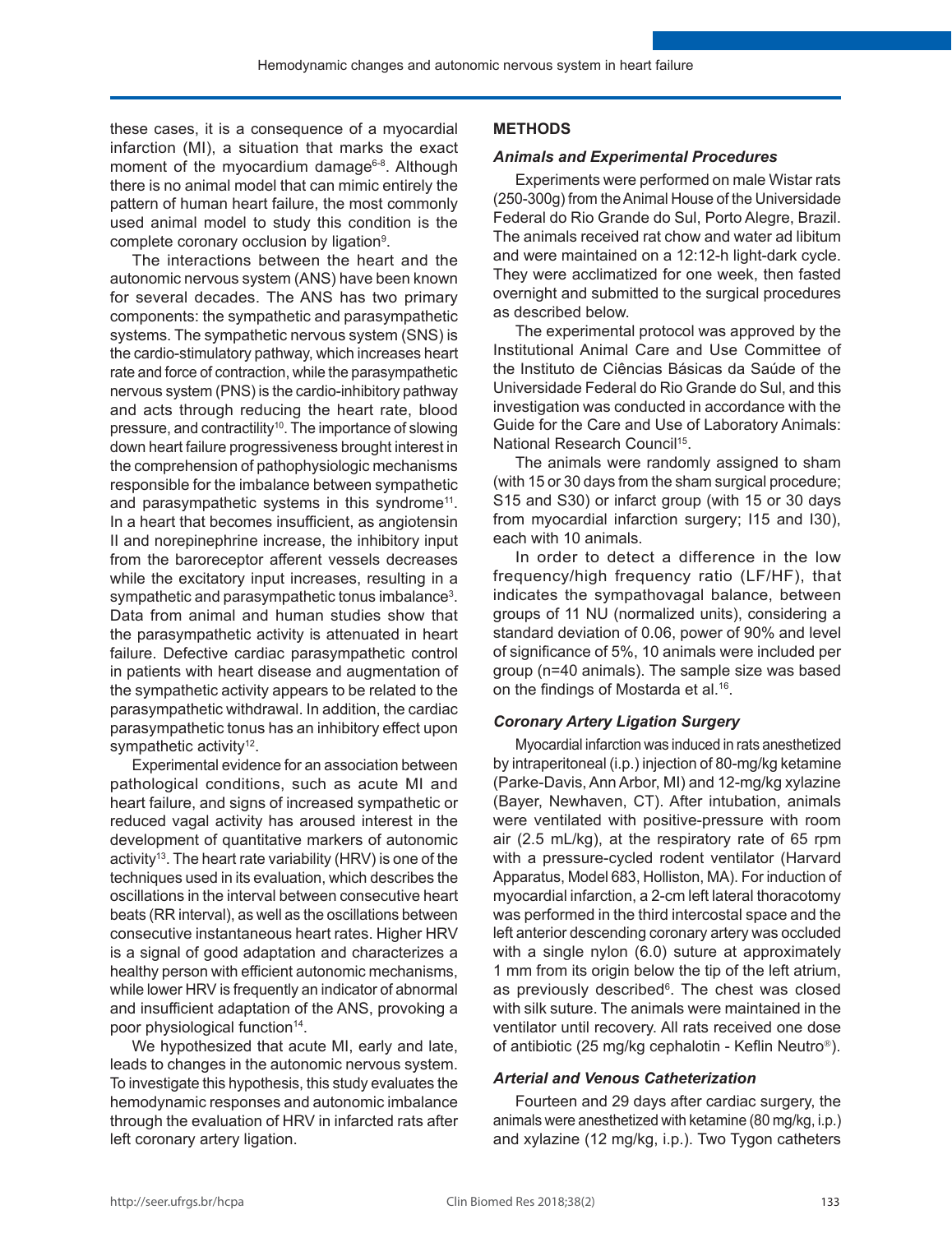(P10) filled with saline were introduced into the right femoral artery and vein for direct measurements of blood pressure and drug administration, respectively. The catheters were exteriorized through the back of the neck.

# *Hemodynamic Function Assessment* **Arterial Pressure (AP) and left ventricular pressure records**

One day after the vessel catheterization (I15: 15th and I30: 30th day) the rats, in a conscious state and moving freely, had their AP recorded for 15 minutes through a connection between femoral artery catheter and a pressure transducer (Strain-Gauge - Narco Biosystem Miniature Pulse Transducer RP-155, Houston, Texas, USA). The transducer was connected to a sign amplifier (Pressure Amplifier HP 8805C) and a 16-channel analog-to-digital interface (CODAS - Data Acquisition System, PC 486), and continuously sampled (2 kHz) in an IBM/PC.

The rats were anesthetized with pentobarbital sodium (40 mg/kg, i.v.) to introduce a polyethylene catheter (P50) into the left ventricle through the right carotid artery. The correct position of the catheter was determined by the observation of the left ventricular pressure wave depicted on the computer screen. After 5 minutes, the ventricular pressure was registered for 5 minutes using the same system/software described above for AP evaluation. The higher left systolic ventricular pressure (LSVP) was determined by detection of maximum and minimum values of the curve pressure, beat by beat, providing systolic ventricular pressure. The left ventricular end-diastolic pressure (LVEDP) was determined by manual detection of the inflection point of the left ventricular diastolic pressure curve. The contractile (+dP/dt) and relaxation (-dP/dt) derivatives were obtained from left ventricular pressure curve and its maximum and minimum values, beat-by-beat.

## *Heart Rate (HR) Variability*

Beat-by-beat values of systolic, diastolic and mean AP were identified from the AP record, from which pulse interval (PI) and HR were calculated as the interval between successive systolic pressure values by using the computer software (CODAS Dataq, Inc). The computer program automatically calculated the power spectral density (PSD) by using a maximal entropy method. Derived PSD of R-R interval variability contained two major components in power: a low frequency (LF, 0.05 to 0.15 Hz) and a high frequency (HF,  $0.15$  to 1.0 Hz) band<sup>17</sup>. The measurement of LF and HF components is usually made in absolute

values of power (milliseconds squared). However, LF and HF may also be measured in normalized units, which emphasizes the controlled and balanced behavior of the two branches of the autonomic nervous system<sup>13</sup>. The high frequency band was used as an index of parasympathetic modulation and the low frequency band was used as an index of sympathetic activity. The ratio of low to high frequency (LF/HF) bands was used as an index of sympathetic and parasympathetic balance13,17.

# *Morphometric Evaluation*

Immediately after the procedures described above, the rats were killed by a pentobarbital overdose. The heart was removed, the atria were separated from the ventricles. The right ventricle, left ventricle, and interventricular septum were dissected, separated, and weighed. The total weight of the heart and each part were measured. The cardiac, right and left hypertrophy index (mg/g) were respectively calculated by the ratio of heart weight and body weight, right ventricle weight and body weight, and left weight and body weight<sup>6</sup>.

Pulmonary and hepatic congestion were evaluated by dissecting and weighing these organs. The ratio of wet weight and body weight were used to determine the congestion<sup>18</sup>.

The infarcted size was obtained by manual planimetry, isolating the left ventricle scar. The infarcted and non-infarcted areas of the left ventricle, in addition to the right ventricle area, were placed on a paper and drawn. Afterward, the paper was cut and weighed. The infarcted size was calculated by the ratio of infarcted area mass and the sum of the left and right ventricle mass<sup>19</sup>.

# *Statistical Analysis*

Data are reported as mean ± SD. Repeated measures two-way ANOVA was performed, with Student-Newmann-Keuls as *post-test.* The Pearson's correlation coefficient was used for the correlations between variables. Differences were considered to be significant at p<0.05. The statistical analysis used the GraphPad Instat software, version 3.0 for Windows 95 (GraphPad Software, San Diego, California, USA).

# **RESULTS**

The infarct size was determined as a percentage of the left ventricle total area, as an indication of ventricular dysfunction. The infarct size was  $35.1 \pm 9.1\%$  in the I15 group and  $31.7 \pm 11.5\%$  in the I30 group, which were similar (p=0.474).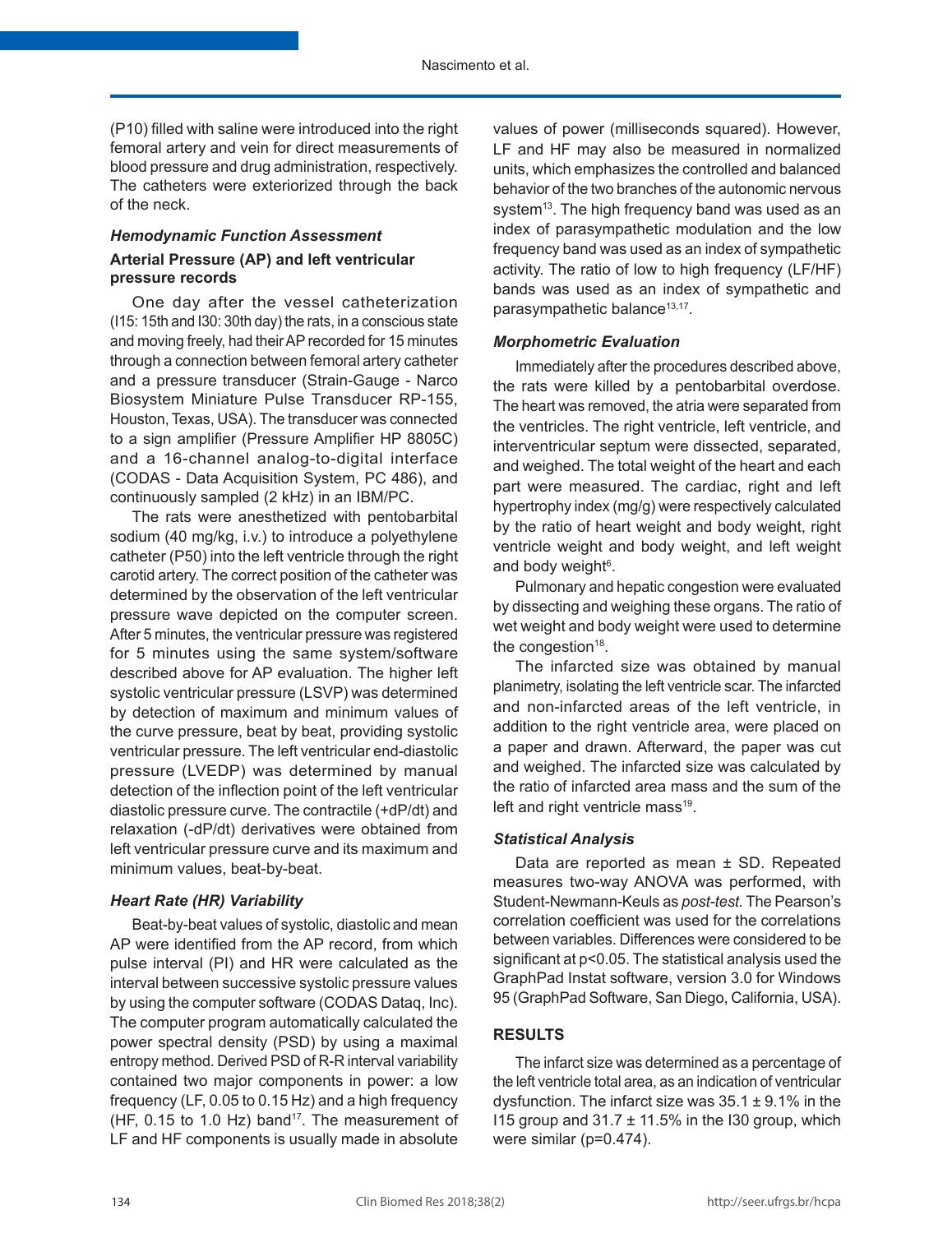| Sample Size (n=40)                         | $S15(n=10)$     | $$30 (n=10)$     | $115(n=10)$                       | $130(n=10)$                       |
|--------------------------------------------|-----------------|------------------|-----------------------------------|-----------------------------------|
| Initial Body Weight (g)                    | $243.7 \pm 27$  | 239.3±24.7       | 251.6±31.5                        | $232.2 \pm 18.5$                  |
| Final Body Weight (g)                      | 276.4±35.2      | 281.4±40.2       | 274±37.7                          | 282.2±52.6                        |
| Infarct Size (%)                           |                 |                  | $35.1 \pm 9.1$                    | $31.7 \pm 11.5$                   |
| Heart Weight/Body Weight (mg/g)            | $2.58 \pm 0.2$  | $2.54 \pm 0.1$   | $2.65 \pm 0.2$                    | $3 \pm 0.2$ <sup>§</sup>          |
| Left Ventricle Weight/ Body Weight (mg/g)  | $2.06 \pm 0.1$  | $2.03 \pm 0.1$   | $2.17 \pm 0.2^*$                  | $2.25 \pm 0.2^{\ddagger}$         |
| Right Ventricle Weight/ Body Weight (mg/g) | $0.52 \pm 0.07$ | $0.5 \pm 0.09$   | $0.57 \pm 0.1$                    | $0.68 \pm 0.2$ <sup>**</sup>      |
| Wet Lung Weight/Body Weight (mg/g)         | $5.7 \pm 0.6$   | $5.2 \pm 0.7$    | $6.3 \pm 1.4$                     | $7.5 \pm 2.7^*$                   |
| $MAP$ (mmHg)                               | $102.3 + 5$     | 105.9±5.6        | $91 \pm 10^{\frac{5}{3}}$         | $91.7 \pm 7$ <sup>§</sup>         |
| SAP (mmHg)                                 | $122.1 \pm 5.9$ | 125.9±6.5        | $107.2 \pm 13$ <sup>§</sup>       | $110.7 \pm 10$ <sup>§</sup>       |
| $DAP$ (mmHg)                               | $84.0 \pm 5.8$  | $87.1 \pm 6$     | $79.6 \pm 5$ <sup>§</sup>         | $79.9 + 5$                        |
| HR (bpm)                                   | 333.8±24.1      | $340.5 \pm 23.1$ | 342.6±24                          | $347.7 \pm 39$                    |
| LVSP(mmHg)                                 | $161.4 \pm 3.9$ | $162.7 + 4.2$    | $133.0 \pm 3^{\ddagger}$          | $150.6 + 4*$                      |
| $LVEDP$ (mm $Hg$ )                         | $1.3 \pm 2.5$   | $0.33 \pm 2.4$   | $7.87 \pm 3*$                     | $7.71 \pm 2^+$                    |
| -dP/dt (mm Hg/s)                           | -6857.12±398.7  | -7011.38±398.93  | $-4854.17 \pm 258.3$ <sup>§</sup> | $-5488.55 \pm 259.8$ <sup>§</sup> |
| +dP/dt (mmHq/s)                            | 8101.18±300.8   | 8029.29±300.3    | 5811.65±257.7 <sup>§</sup>        | 6744.72±298.3 <sup>§</sup>        |

Table 1: Biometric, Morphometric and Hemodynamic Indexes of Control, I15 and I30 Animal Groups.

Data are presented as mean ± SD. MAP: mean arterial pressure; SAP: systolic arterial pressure; DAP: diastolic arterial pressure; HR: heart rate; LSVP: left systolic ventricular pressure; LVEDP: left ventricular end-diastolic pressure; –dP/dt: relaxation derivative; +dP/dt: contractility derivative; § p<0.001 *vs.* S; ‡ p<0.01 *vs.* S; \*p<0.05 *vs.* S; \*p<0.05 between infarcted groups (two-way ANOVA with Student-Newmann-Keuls as post-test).

All groups had similar body weight at the beginning of the study (~240g) (p=0.109). Baseline cardiovascular, biometric, and morphometric data are presented in Table 1. At the end of 15 and 30 days from the surgical procedures, body weight was similar between all groups, infarcted and sham animals (p=0.885). The heart weight/body weight index demonstrates that the 30-day infarcted animals had cardiac hypertrophy  $(2.5 \pm 0.1, 2.65 \pm 0.2 \text{ and } 3.0 \pm 0.2 \text{ mq/q in S})$ I15 and I30 groups, respectively, p<0.001) and the wet lung /body weight ratio showed they had pulmonary congestion (5.6 ± 1, 6.3 ± 1.4 and 7.5 ± 2.7 mg/g in S, I15 and I30 groups, respectively,  $p<0.05$ ).

Table 1 also shows that the heart rate was similar between groups, as well as the systolic, diastolic and mean arterial pressure at baseline, which were reduced in the infarcted *vs.* control rats (p<0.001). The LVSP was diminished 15 and 30 days after coronary artery ligation (p<0.01 and p<0.05 *vs.* S, respectively). The LVEDP was increased in both periods of evaluation (I15 and I30 groups *vs.* S with p<0.05 and p<0.01, respectively). Ventricular contractile and relaxation derivatives, expressed by the +dP/dt and -dP/dt, were both reduced in I15 and I30 *vs.* S (p˂0.001).

There were positive correlations between cardiac hypertrophy and the infarct size (r=0.4, p=0.0048) (Figure 1) and +dP/dt and LVSP (r=0.7, p<0.0001) (Figure 2). Otherwise, there were negative correlations between -dP/dt and LVEDP (r=-0.3, p=0.0009) (Figure 3),



Figure 1: Correlation between cardiac hypertrophy and the infarct size in I15 ( $\leftrightarrow$ ) and I 30 ( $\triangle$ ) groups. r=0.4, p=0.0048. (Pearson's Correlation).



Figure 2: Correlation between LVSP (Left Ventricle Systolic Pressure) and +dP/dt (Left Ventricle Contractile Derivate) in S  $(0)$ , 115 ( $\leftrightarrow$ ) and 130 ( $\triangle$ ) groups. r=0.7, p<0.0001 (Pearson's Correlation).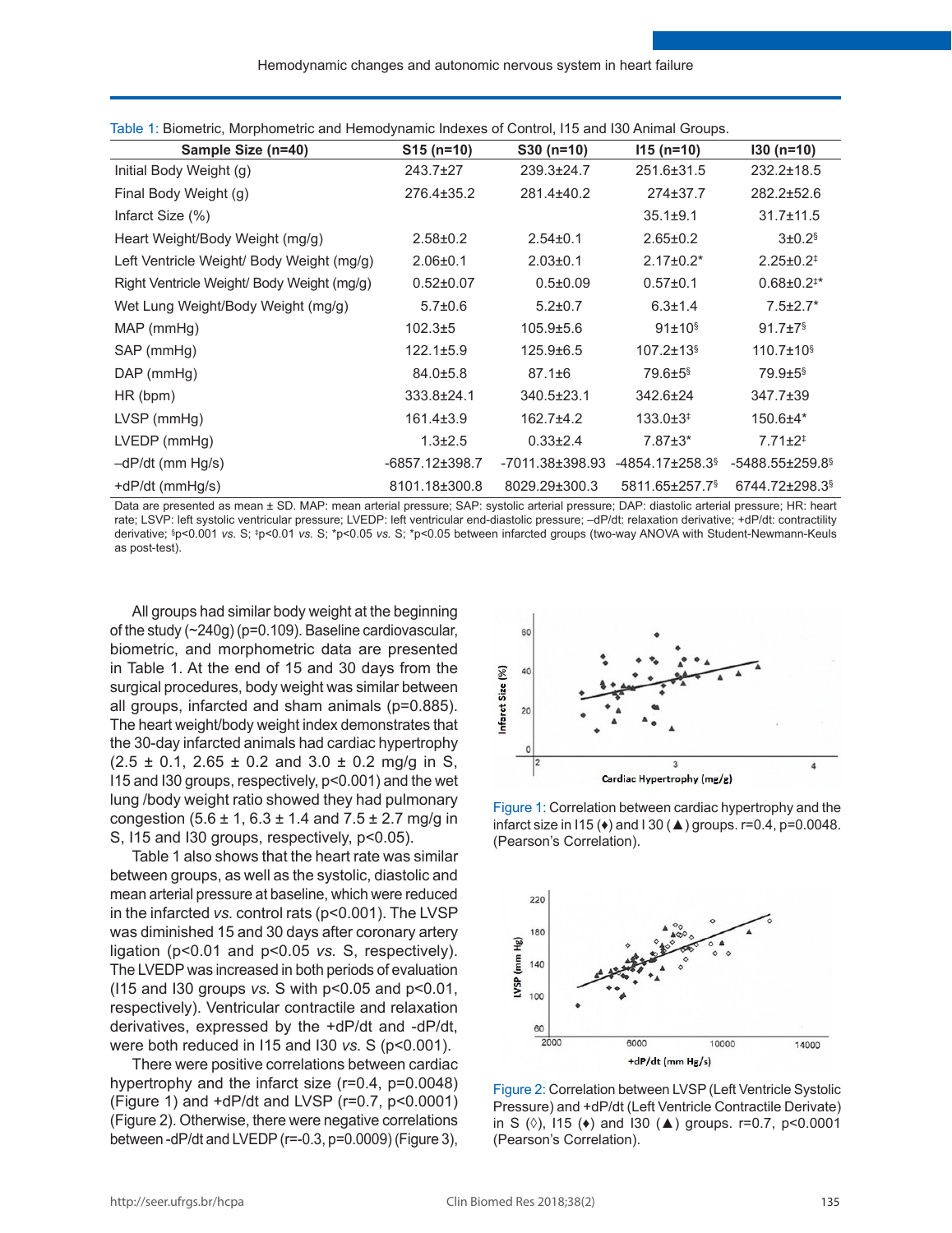infarct size and MAP ( $r=-0.6$ ,  $p=0.0222$ ) (Figure 4), infarct size and SAP (r=-0.6, p=0.01) (Figure 5), infarct size and LVSP (r=-0.3, p<0.0001) (Figure 6), infarct size and -dP/dt (r=-0.6, p˂0.0001) (Figure 7), and infarct size and +dP/dt (r=-0.5, p˂0.0001) (Figure 8).

The data above confirm the effectiveness of this animal model of myocardial ischemia and the subsequent morphological and hemodynamic alterations following myocardial infarction.

The biometric and morphometric variables between the S15 and S30 groups did not show statistical differences and, therefore, the data of the spectral analysis of these animals were placed together in a single sham group. Figure 9 shows the results of the analysis of the heart rate variability. The I30 group had a significant increase in the LF(I30: 68±3 *vs.* S: 45±4.8 and I15: 53.6±9.8 NU, p<0.01) and a reduction in the HF (I30: 32±3 *vs.* S: 55±4.8 and I15: 46.3±9.8 NU, p<0.05) components (Panel A and B). The LF/HF ratio was higher in the I30 group, compared to the S and I15 groups (I30: 2.2±0.3 *vs.* S: 0.8±0.2 and I15: 1.2±0.4 NU, p<0.01) (Panel C).



Figure 3: Correlation between -dP/dt (Left Ventricle Relaxation Derivate) and LVEDP (Left Ventricle End-Diastolic Pressure) in S (◊), I15 (♦) and I30 (▲) groups. r=-0.3, p=0.0009 (Pearson's Correlation).



Figure 4: Correlation between infarct size and MAP (Mean Arterial Pressure) in I15 (♦) and I30 (▲) groups. r=-0.6, p=0.0222 (Pearson's Correlation).



Figure 5: Correlation between infarct size and SAP (Systolic Arterial Pressure) in I15 (♦) and I30 (▲) groups. r=-0.6, p=0.01 (Pearson's Correlation).



Figure 6: Correlation between infarct size and LVSP (Left Ventricle Systolic Pressure) in I15 (♦) and I30 (▲) groups. r=-0.3, p<0.0001 (Pearson's Correlation).



Figure 7: Correlation between infarct size and -dP/dt (Left Ventricle Relaxation Derivate) in I15(▲) and I30 (▲) groups. r=-0.6, p˂0.0001 (Pearson's Correlation).



Figure 8: Correlation between infarct size and +dP/dt (Left Ventricle Contractile Derivate) in I15 (▲) and I30 (▲) groups. r=-0.5, p˂0.0001) (Pearson's Correlation).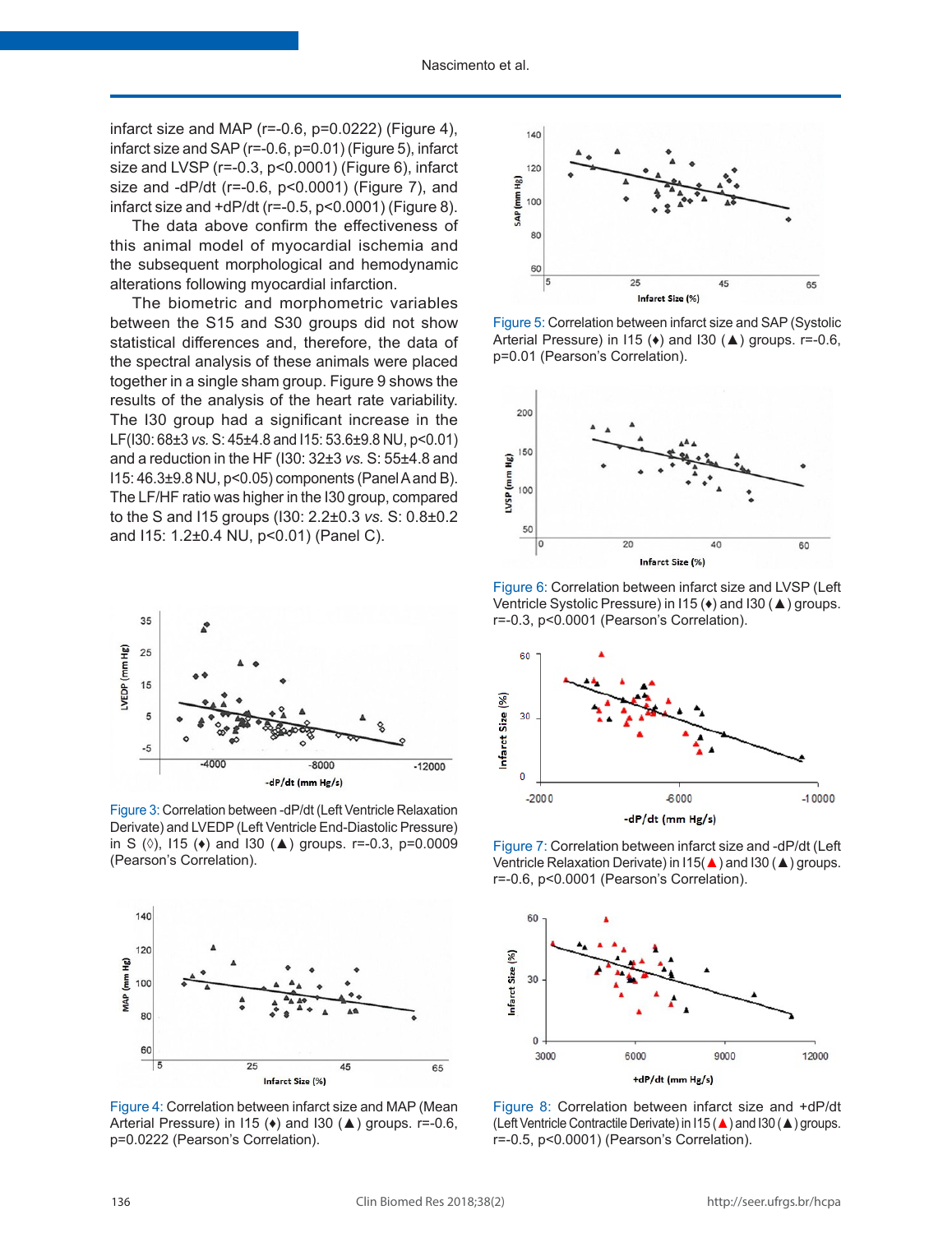

Figure 9: Heart rate variability: low frequency (A) and high frequency (B) components; low frequency/high frequency ratio (C). Data are presented as frequency component, as mean ± SD. \*p<0.05 from I30 *vs.* I15 and sham groups (two-way ANOVA, with Student-Newmann-Keuls as post-test).

#### **DISCUSSION**

This study shows depressed HRV after MI, which may reflect a decrease in vagal activity directed to the heart, leading to the prevalence of sympathetic mechanisms.

#### *Myocardial Infarction/Heart Failure Model*

The left coronary artery ligation is the most used experimental model for the induction of heart failure. This model produces marked left ventricular dysfunction that is directly related to the size of the infarcted area.

One of the pioneer studies of Pfeffer et al.<sup>6</sup> demonstrated that only rats with infarcts with more than 47% of the left ventricle were associated with overt depression of left ventricular performance. However, in the present study, a moderate infarct size (31-46%) was able to lead an elevated LVEDP and reduced in the MAP, -dP/dt and +dP/dt, which confirms the effectiveness of myocardial infarction in leading to hemodynamic changes.

In all groups submitted to coronary artery ligation, the LVEDP, one of the most sensitive criteria of decreased left ventricular function<sup>6,18</sup> was much higher compared to the S group, as shown earlier<sup>20</sup>. In addition, the heart weight/body weight and the lung weight/body weight indexes were higher in the I30 group, another characteristic that confirms moderate to severe impaired left ventricular systolic function.

When left ventricular filling pressure is elevated, right ventricular systolic pressure increases to maintain the pressure gradient across the pulmonary bed. Hence, the elevation of LVEDP produced by extensive infarction appears to result in the right ventricular hypertrophy<sup>21</sup>, as demonstrated in I30 animals. In fact, it could explain the presence of pulmonary congestion only in this group of animals, while in the initial phase after MI (I15 group), the heart was still able to maintain its function.

Also, the groups of infarcted animals showed lower –dP/dt and +dP/dt compared to the S group. A positive correlation was observed between the infarct size and cardiac hypertrophy, in line with previous observations that the large and transmural myocardial infarctions lead to important changes in the architecture of infarcted and non-infarcted zones (ventricular remodeling)6 .

There was an inverse and significant correlation between the infarct size and the -dP/dt and +dP/dt, demonstrating that the larger infarction hearts have a lower ventricular capacity of relaxation and contractility. A positive and significant correlation between +dP/dt and LVSP was demonstrated; however, there was an inverse and significant correlation between cardiac hypertrophy and LVSP. Pathological hypertrophy is an adaptive response to hemodynamic overload, as it occurs after myocardial infarction in humans, but this response can result in left ventricular function deterioration, with impairment of ventricular relaxation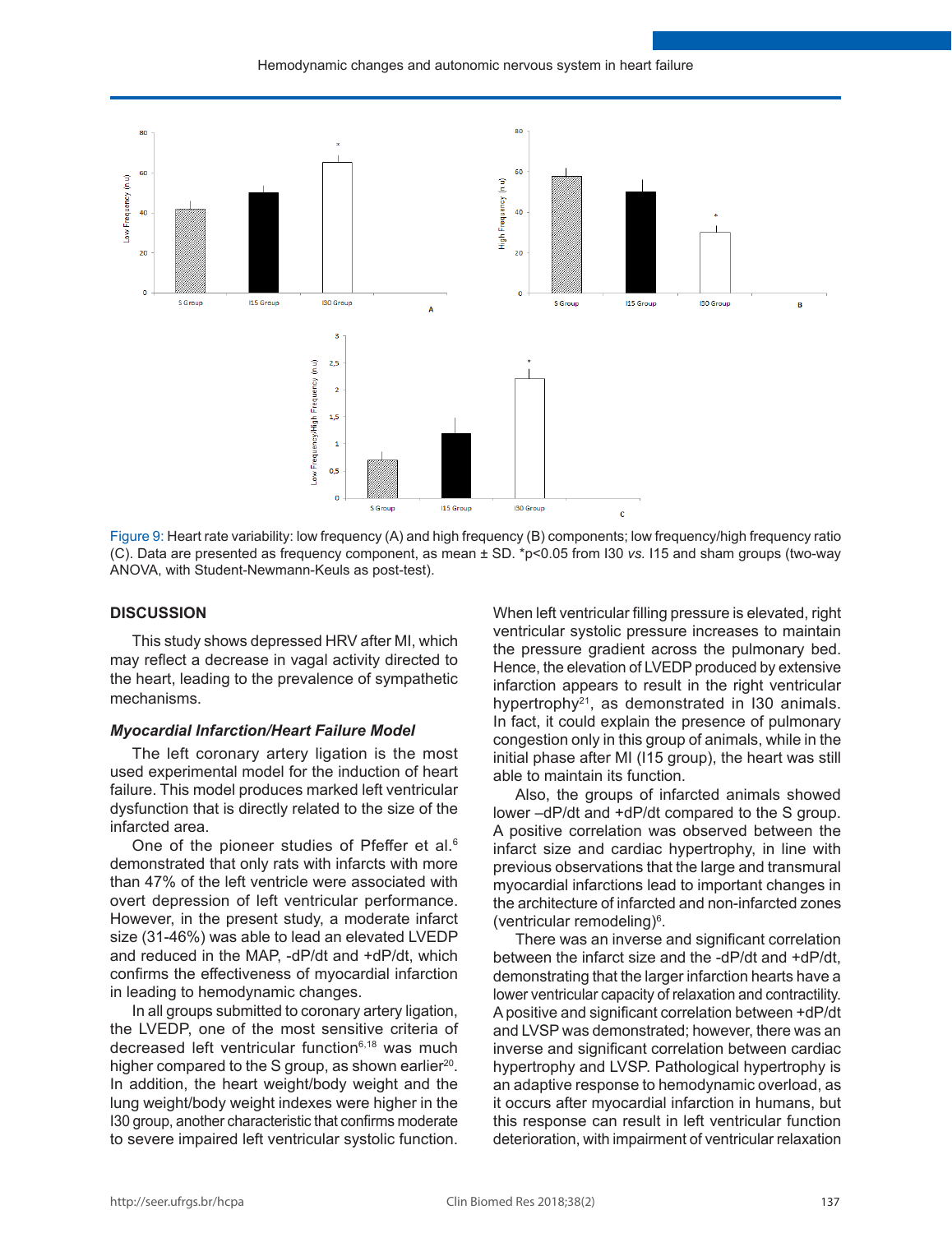(diastolic dysfunction) and contractility (systolic dysfunction)<sup>22</sup>.

The LVSP, SAP, DAP and MAP were reduced in both infarcted groups, according to other studies and to our own previous data<sup>22,23</sup>. Acute MI causes a reduction in the pumping capacity of the heart, which reduces cardiac output and blood pressure. These changes are directly related to the area of the left ventricle affected by the ischemic damage $6,24$ . corroborating our findings.

The methodological limitation of this study - not having performed a more accurate assessment of myocardial infarct size, such as an echocardiographic evaluation - was overcome by the characteristic hemodynamic and morphometric changes described above, which clearly show left ventricular dysfunction in infarcted animals. Another limitation of this study is the mortality rate associated with this experimental model of myocardial infarction. These data were not evaluated in the study, since our group has used this procedure with a mortality of 40-50%, which is in accordance with the literature<sup>6,18</sup>.

In summary, these observations clearly demonstrate the induction of early heart failure, between 15 and 30 days after myocardial infarction.

## *Autonomic Dysfunction in the Myocardial Infarction/Heart Failure Model*

The spectral analysis of HRV is a method that can provide data on sympathetic and parasympathetic balance. While the sympathetic activity increases the frequency of cardiac beats, the parasympathetic activity is responsible for reducing the heart rate<sup>13</sup>.

A reduced HRV has been observed consistently in patients with cardiac disease since this condition is characterized by a sympathetic hyperactivity<sup>25</sup>.

Evidence has been provided that both the baroreflex control of HR and the HRV may be impaired after myocardial infarction, identifying subgroups of patients with a high susceptibility to malignant ventricular arrhythmias<sup>26</sup>.

Previously, we show that the baroreflex control of HR is normal in anesthetized rats 30 days after a myocardial infarction and that these rats had higher spontaneous baroreceptor sensitivity of HR when submitted to exercise training compared to untrained rats<sup>27,28</sup>. Also, the sympathetic tone was higher during the tachycardic phase after myocardial infarction. In a time-course evaluation, it was shown that HR normalization paralleled the progressive reduction of sympathetic tone, so the changes in HR after coronary artery ligation seemed to reflect the degree of sympathetic efferent activity during infarct healing<sup>17</sup>. In fact, our study did not evaluate the baroreflex control of HR.

In the present study, the spectral profile shows that in the 30-day, but not in the 15-day infarcted animals,

there was an increase in the sympathetic activity (LF and LF/HF) but a reduction in the parasympathetic activity (HF).

The impairment of sympathovagal balance after MI seems to be transient. A gradual recovery of the normal autonomic activity in the heart after MI has been demonstrated. Aires et al.29 evaluated the time course of changes in autonomic balance. The HF component obtained from HRV was significantly reduced in the acute phase after infarction. Unlike our data, the parasympathetic activity was progressively recovered in the groups of animals studied 7 and 28 days after coronary ligation, which seems to be related to the presence of a consolidated scar. The authors demonstrated a significant reduction in LF component analyzed by blood pressure (BP) variability, where this component is more representative of the baroreflex sensitivity.

In a heart failure model in dogs, increased sympathetic efferent flux and reduced parasympathetic activity were observed (HRV was evaluated by spectral analysis). During the early asymptomatic phase of cardiac dysfunction, the HF component decreased markedly as decreased the left ventricular peak +dP/dt. The LF component and the LF/HF ratio showed a gradual increase as symptoms of heart dysfunction progressed. According to the authors, the LVSP and +dP/dt decay could probably result in attenuated stimuli to the carotid sinus baroreceptor. These diminished inputs to baroreceptors could potentially inhibit tonic vagal efferent activity to the heart, thereby decreasing HR variability<sup>17</sup>. Other authors have shown a reduced parasympathetic activity at the same time of ventricular dysfunction, with no clinical evidence of heart failure in a similar animal model $30$ . These studies corroborate our results since only the animals in the I30 group demonstrated a significant attenuation in the HF component in addition to the presence of congestive signs and cardiac decompensation.

Some questions remain to be explored, such as the most appropriate method for HRV analysis and, primarily, the time frame and the pathophysiological mechanism involved.

In summary, this study demonstrates that the infarcted animals presented left ventricular dysfunction which was influenced by the infarct size. In addition, impairment of autonomic control was demonstrated only in the animals belonging to the I30 group, probably due to the degree of cardiac decompensation and disease progression.

## *Funding*

Conselho Nacional de Desenvolvimento Científico e Tecnológico (CNPq).

## *Conflicts of Interest*

The authors declare no conflicts of interest.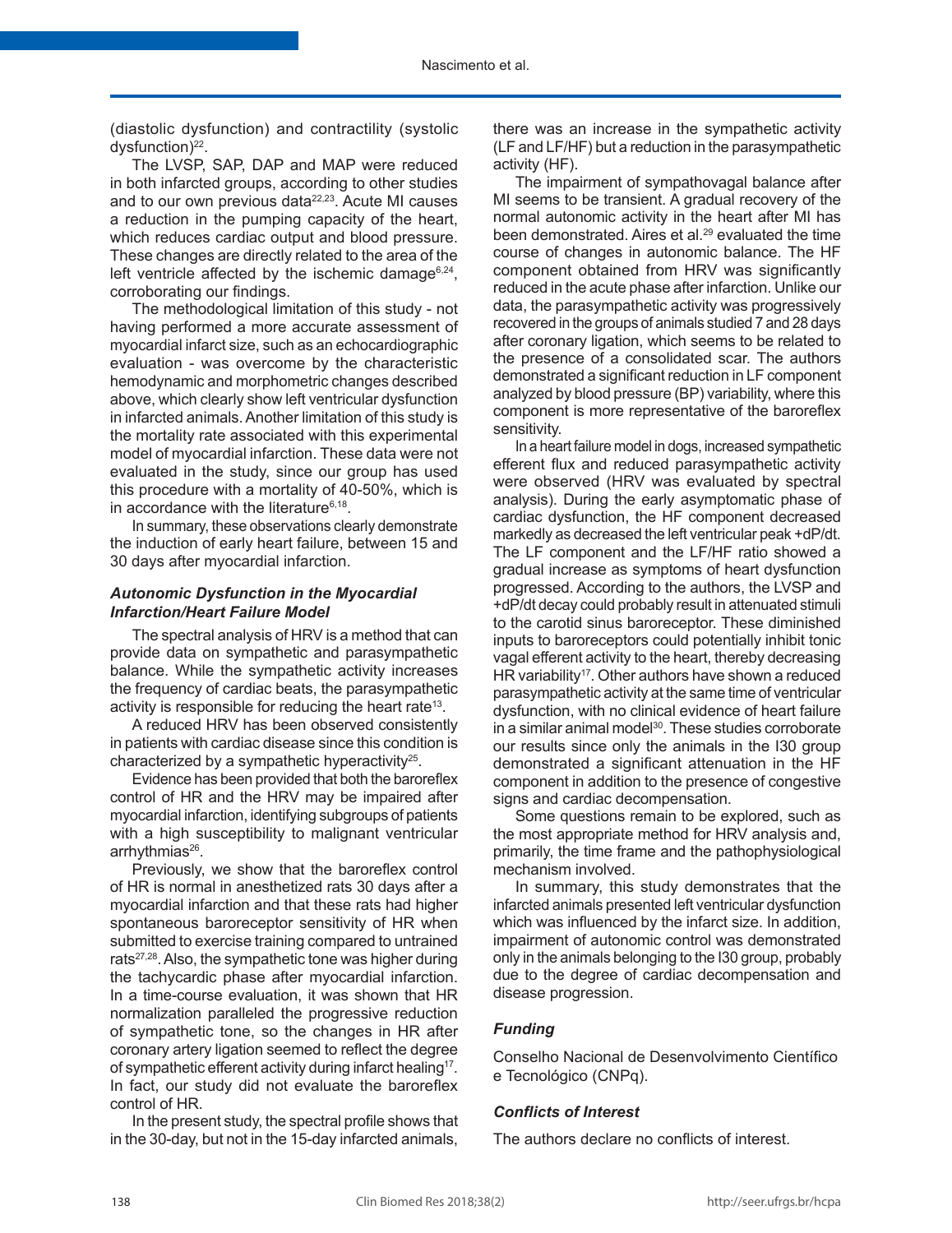#### **REFERENCES**

- 1. Yancy CW, Jessup M, Bozkurt B, Butler J, Casey DE JR, Drazner MH, et al. 2013 ACCF/AHA guideline for the management of heart failure: a report of the American College of Cardiology Foundation/American Heart Association Task Force on Practice Guidelines. *J Am Coll Cardiol*. 2013;62(16):e147-239. [http://dx.doi.](https://doi.org/10.1016/j.jacc.2013.05.019) [org/10.1016/j.jacc.2013.05.019](https://doi.org/10.1016/j.jacc.2013.05.019)[.](https://www.ncbi.nlm.nih.gov/entrez/query.fcgi?cmd=Retrieve&db=PubMed&list_uids=23747642&dopt=Abstract) [PMid:23747642.](https://www.ncbi.nlm.nih.gov/entrez/query.fcgi?cmd=Retrieve&db=PubMed&list_uids=23747642&dopt=Abstract)
- 2. Hunt SA, Abraham WT, Chin MH, Feldman AM, Francis GS, Ganiats TG, et al. 2009 focused update incorporated into the ACC/AHA 2005 Guidelines for the Diagnosis and Management of Heart Failure in Adults: a report of the American College of Cardiology Foundation/ American Heart Association Task Force on Practice Guidelines: developed in collaboration with the International Society for Heart and Lung Transplantation. *Circulation*. 2009;119(14):e391- 479. [http://dx.doi.org/10.1161/](https://doi.org/10.1161/CIRCULATIONAHA.109.192065) [CIRCULATIONAHA.109.192065.](https://doi.org/10.1161/CIRCULATIONAHA.109.192065)
- 3. Floras JS. Sympathetic activation in human heart failure: diverse mechanisms, therapeutic opportunities. *Acta Physiol Scand*. 2003;177(3):391-8. [http://](https://doi.org/10.1046/j.1365-201X.2003.01087.x) [dx.doi.org/10.1046/j.1365-](https://doi.org/10.1046/j.1365-201X.2003.01087.x) [201X.2003.01087.x](https://doi.org/10.1046/j.1365-201X.2003.01087.x). [PMid:12609011.](https://www.ncbi.nlm.nih.gov/entrez/query.fcgi?cmd=Retrieve&db=PubMed&list_uids=12609011&dopt=Abstract)
- 4. Tanai E, Frantz S. Pathophysiology of heart failure. *Compr Physiol*. 2015;6(1):187-214. [http://dx.doi.](https://doi.org/10.1002/cphy.c140055) [org/10.1002/cphy.c140055](https://doi.org/10.1002/cphy.c140055)[.](https://www.ncbi.nlm.nih.gov/entrez/query.fcgi?cmd=Retrieve&db=PubMed&list_uids=26756631&dopt=Abstract) [PMid:26756631.](https://www.ncbi.nlm.nih.gov/entrez/query.fcgi?cmd=Retrieve&db=PubMed&list_uids=26756631&dopt=Abstract)
- 5. Lazzarini V, Mentz RJ, Fiuzat M, Metra M, O'Connor CM. Heart failure in elderly patients: distinctive features and unresolved issues. *Eur J Heart Fail*. 2013;15(7):717-23. [http://](https://doi.org/10.1093/eurjhf/hft028) [dx.doi.org/10.1093/eurjhf/hft028](https://doi.org/10.1093/eurjhf/hft028)[.](https://www.ncbi.nlm.nih.gov/entrez/query.fcgi?cmd=Retrieve&db=PubMed&list_uids=23429975&dopt=Abstract) [PMid:23429975.](https://www.ncbi.nlm.nih.gov/entrez/query.fcgi?cmd=Retrieve&db=PubMed&list_uids=23429975&dopt=Abstract)
- 6. Pfeffer MA, Pfeffer JM, Fishbein MC, Fletcher PJ, Spadaro J, Kloner RA, et al. Myocardial infarct size and ventricular function in rats. *Circ Res*. 1979;44(4):503-12. [http://](https://doi.org/10.1161/01.RES.44.4.503) [dx.doi.org/10.1161/01.RES.44.4.503.](https://doi.org/10.1161/01.RES.44.4.503) [PMid:428047.](https://www.ncbi.nlm.nih.gov/entrez/query.fcgi?cmd=Retrieve&db=PubMed&list_uids=428047&dopt=Abstract)
- 7. Clausell N, Ribeiro JP. In search of new paradigms for the management of heart failure. *Arq Bras Cardiol*. 1998;71(4):563- 74. [http://dx.doi.org/10.1590/](https://doi.org/10.1590/S0066-782X1998001000002) [S0066-782X1998001000002](https://doi.org/10.1590/S0066-782X1998001000002). [PMid:10347931.](https://www.ncbi.nlm.nih.gov/entrez/query.fcgi?cmd=Retrieve&db=PubMed&list_uids=10347931&dopt=Abstract)
- 8. Clausell N, Daly PA, Molossi S, Lima VC, Adelman G, Gotlieb AI, et al. Histological and immunohistochemical characteristics of eccentric coronary artery lesions retrieved by atherectomy from cardiac transplant recipients. *Cardiovasc Pathol*. 1997;6(1):23-9. [http://dx.doi.](https://doi.org/10.1016/S1054-8807(96)00069-5) [org/10.1016/S1054-8807\(96\)00069-5.](https://doi.org/10.1016/S1054-8807(96)00069-5) [PMid:25943569.](https://www.ncbi.nlm.nih.gov/entrez/query.fcgi?cmd=Retrieve&db=PubMed&list_uids=25943569&dopt=Abstract)
- 9. Doggrell SA, Brown L. Rat models of hypertension, cardiac hypertrophy and failure. *Cardiovasc Res*. 1998;39(1):89-105. [http://dx.doi.](https://doi.org/10.1016/S0008-6363(98)00076-5) [org/10.1016/S0008-6363\(98\)00076-5.](https://doi.org/10.1016/S0008-6363(98)00076-5) [PMid:9764192.](https://www.ncbi.nlm.nih.gov/entrez/query.fcgi?cmd=Retrieve&db=PubMed&list_uids=9764192&dopt=Abstract)
- 10. Singh JP, Kandala J, Camm AJ. Nonpharmacological modulation of the autonomic tone to treat heart failure. *Eur Heart J*. 2014;35(2):77-85. [http://](https://doi.org/10.1093/eurheartj/eht436) [dx.doi.org/10.1093/eurheartj/eht436](https://doi.org/10.1093/eurheartj/eht436). [PMid:24174128.](https://www.ncbi.nlm.nih.gov/entrez/query.fcgi?cmd=Retrieve&db=PubMed&list_uids=24174128&dopt=Abstract)
- 11. Hasenfuss G. Animal models of human cardiovascular disease, heart failure and hypertrophy. *Cardiovasc Res*. 1998;39(1):60-76. [http://dx.doi.](https://doi.org/10.1016/S0008-6363(98)00110-2) [org/10.1016/S0008-6363\(98\)00110-2](https://doi.org/10.1016/S0008-6363(98)00110-2)[.](https://www.ncbi.nlm.nih.gov/entrez/query.fcgi?cmd=Retrieve&db=PubMed&list_uids=9764190&dopt=Abstract) [PMid:9764190.](https://www.ncbi.nlm.nih.gov/entrez/query.fcgi?cmd=Retrieve&db=PubMed&list_uids=9764190&dopt=Abstract)
- 12. Azevedo ER, Parker JD. Parasympathetic control of cardiac sympathetic activity: normal ventricular function versus congestive heart failure. *Circulation*. 1999;100(3):274- 9. [http://dx.doi.org/10.1161/01.](https://doi.org/10.1161/01.CIR.100.3.274) [CIR.100.3.274](https://doi.org/10.1161/01.CIR.100.3.274). [PMid:10411852.](https://www.ncbi.nlm.nih.gov/entrez/query.fcgi?cmd=Retrieve&db=PubMed&list_uids=10411852&dopt=Abstract)
- 13. European Society of Cardiology and the North American Society of Pacing and Electrophysiology. Heart rate variability: standards of measurement, physiological interpretation and clinical use. *Circulation*. 1996;93(5):1043- 65. [http://dx.doi.org/10.1161/01.](https://doi.org/10.1161/01.CIR.93.5.1043) [CIR.93.5.1043](https://doi.org/10.1161/01.CIR.93.5.1043). [PMid:8598068.](https://www.ncbi.nlm.nih.gov/entrez/query.fcgi?cmd=Retrieve&db=PubMed&list_uids=8598068&dopt=Abstract)
- 14. Vanderlei LC, Pastre CM, Hoshi RA, Carvalho TD, Godoy MF. Basic notions of heart rate variability and its clinical applicability. *Rev Bras Cir Cardiovasc*. 2009;24(2):205- 17. [http://dx.doi.org/10.1590/](https://doi.org/10.1590/S0102-76382009000200018) [S0102-76382009000200018](https://doi.org/10.1590/S0102-76382009000200018)[.](https://www.ncbi.nlm.nih.gov/entrez/query.fcgi?cmd=Retrieve&db=PubMed&list_uids=19768301&dopt=Abstract) [PMid:19768301.](https://www.ncbi.nlm.nih.gov/entrez/query.fcgi?cmd=Retrieve&db=PubMed&list_uids=19768301&dopt=Abstract)
- 15. National Research Council (NAP). Guide for the care and use of laboratory animals. Washington: NAP; 2018 [cited 2018 Jan 10]. Available from: http://www.nap.edu/ catalog/5140.html
- 16. Mostarda C, Rodrigues B, Vane M, Moreira ED, Rosa KT, Moraes-Silva IC, et al. Autonomic impairment after myocardial infarction: Role in cardiac remodeling and mortality. *Clin Exp Pharmacol Physiol*. 2010;37(4):447- 52. [http://dx.doi.org/10.1111/j.1440-](https://doi.org/10.1111/j.1440-1681.2009.05327.x) [1681.2009.05327.x](https://doi.org/10.1111/j.1440-1681.2009.05327.x)[. PMid:19878213.](https://www.ncbi.nlm.nih.gov/entrez/query.fcgi?cmd=Retrieve&db=PubMed&list_uids=19878213&dopt=Abstract)
- 17. Ishise H, Asanoi H, Ishizaka S, Joho S, Kameyama T, Umeno K, et al. Time course of sympathovagal imbalance and left ventricular dysfunction in conscious dogs with heart failure. *J Appl Physiol*. 1998;84(4):1234- 41. [http://dx.doi.org/10.1152/](https://doi.org/10.1152/jappl.1998.84.4.1234) [jappl.1998.84.4.1234](https://doi.org/10.1152/jappl.1998.84.4.1234)[. PMid:9516189.](https://www.ncbi.nlm.nih.gov/entrez/query.fcgi?cmd=Retrieve&db=PubMed&list_uids=9516189&dopt=Abstract)
- 18. Kompa AR, Summers RJ. Lidocaine and surgical modification reduces mortality in a rat model of cardiac failure induced by coronary artery ligation. *J Pharmacol Toxicol Methods*. 2000;43(3):199-203. [http://dx.doi.](https://doi.org/10.1016/S1056-8719(00)00103-9) [org/10.1016/S1056-8719\(00\)00103-9.](https://doi.org/10.1016/S1056-8719(00)00103-9) [PMid:11257484.](https://www.ncbi.nlm.nih.gov/entrez/query.fcgi?cmd=Retrieve&db=PubMed&list_uids=11257484&dopt=Abstract)
- 19. Mill JG, Vassallo DV, Leite CM. Time course of changes in heart rate and sympathetic tone after coronary artery ligation in rats. *Braz J Med Biol Res*. 1991;24(8):855-8[. PMid:1797278.](https://www.ncbi.nlm.nih.gov/entrez/query.fcgi?cmd=Retrieve&db=PubMed&list_uids=1797278&dopt=Abstract)
- 20. De Angelis K, Leirner AA, Irigoyen MC, Cestari IA. Nonstimulated cardiomyoplasty improves hemodynamics in myocardial-infarcted rats. *Artif Organs*. 2001;25(11):939- 43. [http://dx.doi.org/10.1046/j.1525-](https://doi.org/10.1046/j.1525-1594.2001.06907.x) [1594.2001.06907.x](https://doi.org/10.1046/j.1525-1594.2001.06907.x)[. PMid:11903150.](https://www.ncbi.nlm.nih.gov/entrez/query.fcgi?cmd=Retrieve&db=PubMed&list_uids=11903150&dopt=Abstract)
- 21. Norman TD, Coers CR. Cardiac hypertrophy after coronary artery ligation. *Arch Pathol*. 1960;69:181-4. [PMid:14427631.](https://www.ncbi.nlm.nih.gov/entrez/query.fcgi?cmd=Retrieve&db=PubMed&list_uids=14427631&dopt=Abstract)
- 22. Mill JG, Leite CM, Vassallo DV. Effects of sympathetic block on post-infarction cardiac hypertrophy and their impact on myocardial contractility. *Arq Bras Cardiol*. 1991;57(6):435-43. [PMid:1840467.](https://www.ncbi.nlm.nih.gov/entrez/query.fcgi?cmd=Retrieve&db=PubMed&list_uids=1840467&dopt=Abstract)
- 23. Schwartz PJ, De Ferrari GM. Sympathetic-parasympathetic interaction in health and disease: abnormalities and relevance in heart failure. *Heart Fail Rev*. 2011;16(2):101-7. [http://dx.doi.](https://doi.org/10.1007/s10741-010-9179-1) [org/10.1007/s10741-010-9179-1](https://doi.org/10.1007/s10741-010-9179-1)[.](https://www.ncbi.nlm.nih.gov/entrez/query.fcgi?cmd=Retrieve&db=PubMed&list_uids=20577900&dopt=Abstract) [PMid:20577900.](https://www.ncbi.nlm.nih.gov/entrez/query.fcgi?cmd=Retrieve&db=PubMed&list_uids=20577900&dopt=Abstract)
- 24. Mill JG, Stefanon I, dos Santos L, Baldo MP. Remodeling in the ischemic heart: the stepwise progression for heart failure. *Braz J Med Biol Res*. 2011;44(9):890-8.